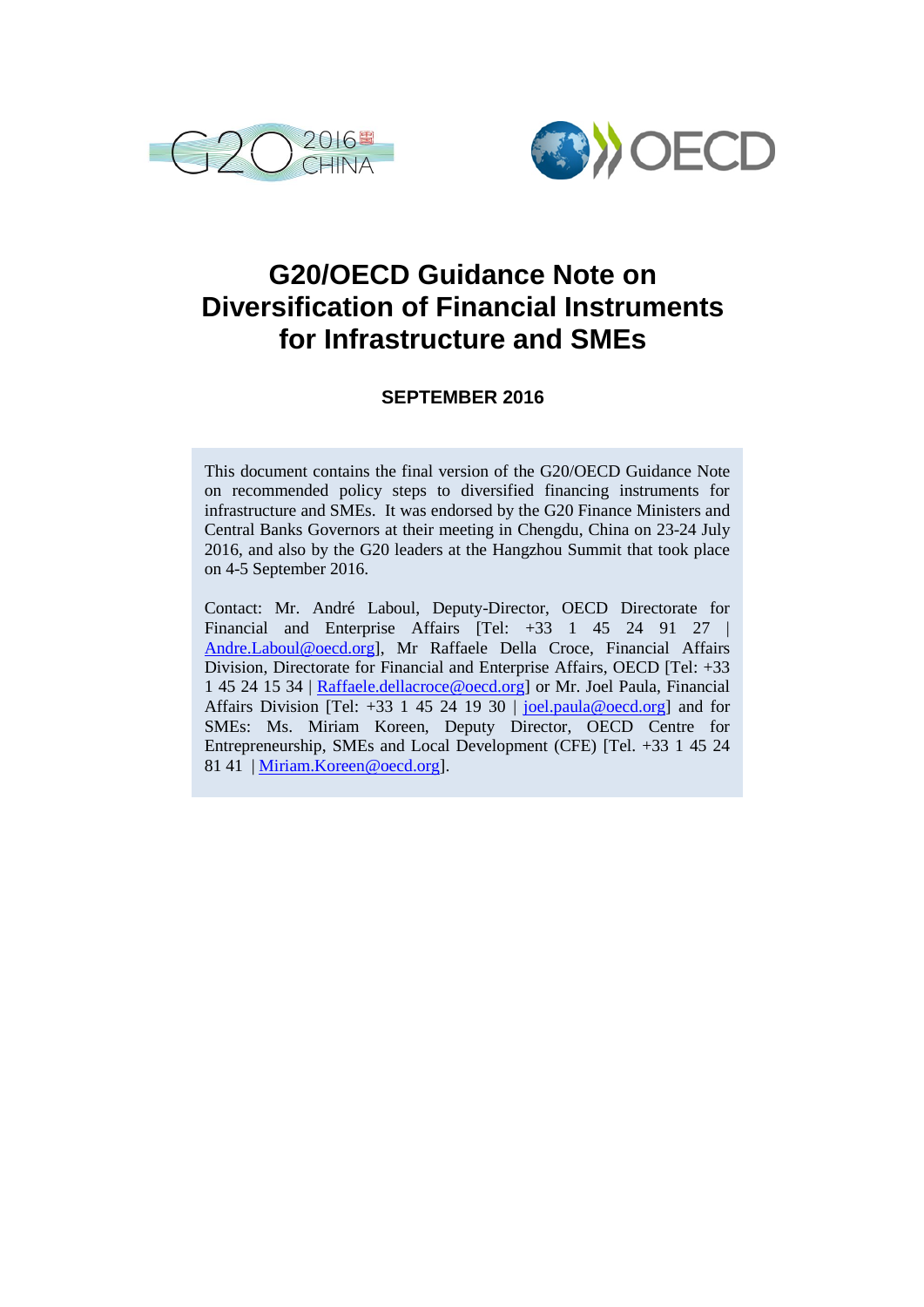This report is circulated under the responsibility of the Secretary-General of the OECD. The opinions expressed and arguments employed herein do not necessarily reflect the official views of OECD member countries or of the G20.

*This document and any map included herein are without prejudice to the status of or sovereignty over any territory, to the delimitation of international frontiers and boundaries and to the name of any territory, city or area.*

© OECD 2016. Applications for permission to reproduce or translate all or part of this material should be made to: rights@oecd.org.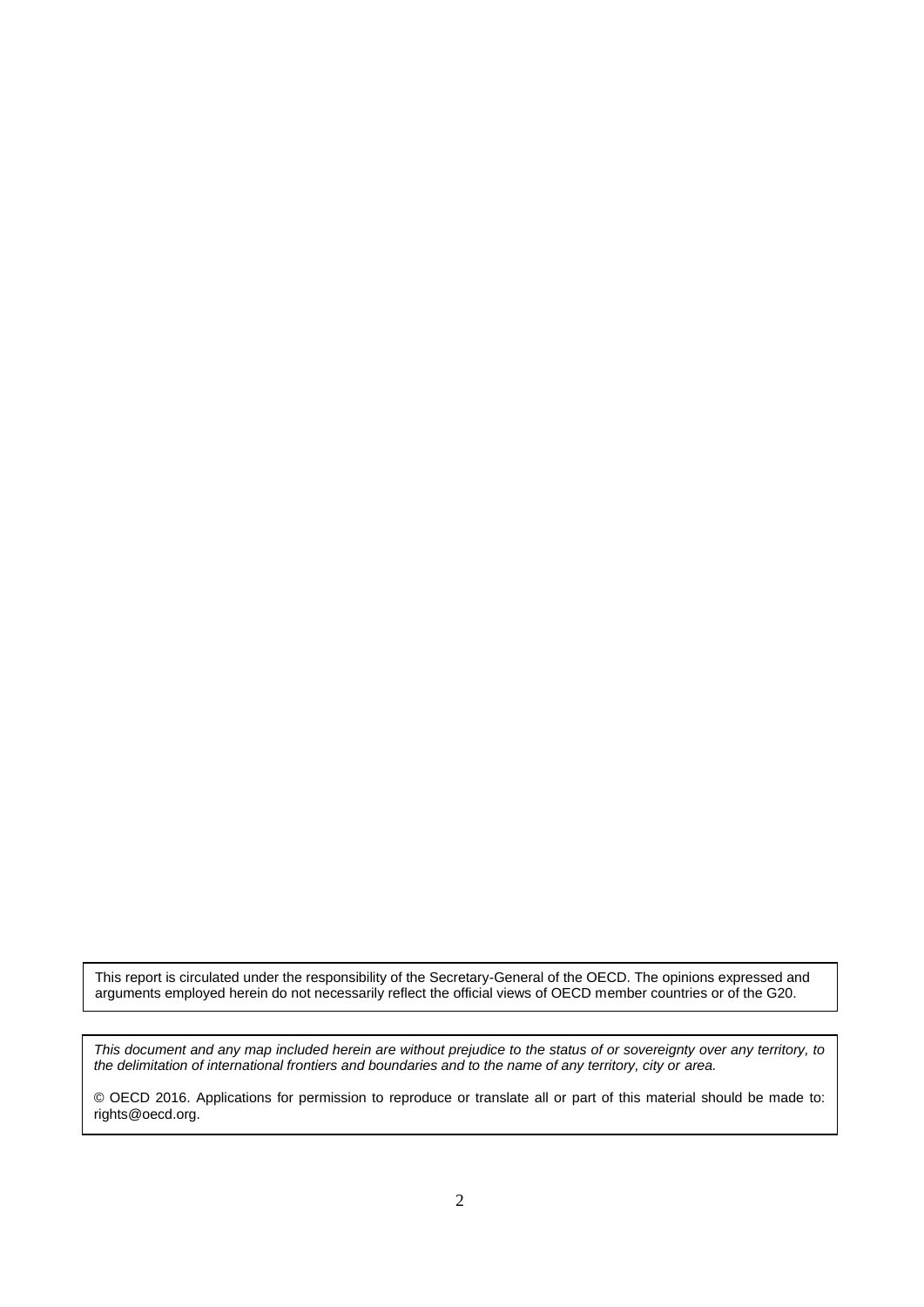#### **G20/OECD GUIDANCE NOTE ON DIVERSIFICATION OF FINANCIAL INSTRUMENTS FOR INFRASTRUCTURE AND SMES**

1. The global economy requires around USD 90 trillion of investment in infrastructure (e.g. buildings, transport, energy) between 2015 and 2030 to support economic growth and the broader development agenda.<sup>1</sup> There is a need to reverse years of underinvestment in infrastructure and promote enhanced economic productivity while addressing challenges highlighted by the UN Sustainable Development Goals such as ending poverty, preserving the environment, combatting climate change, and increasing resilience. In advanced economies, many ageing infrastructure networks for water, energy and transport need to be replaced or upgraded. In emerging and developing economies, most of the infrastructure required to meet development goals is still to be built, particularly in urban settings.

2. Given the constraints on government budgets and the considerable need for long-term investment now and in the future, particularly for infrastructure, it is essential that countries improve the efficiency of the resources used and partner with the private sector to meet some of these investment needs. In fact, several governments and utilities have decreased the provision of capital for infrastructure projects in light of fiscal consolidation and weaker balance sheets, respectively. Meanwhile, the capacity and relevance of the banking sector to predominantly finance infrastructure projects is not set in stone. This suggests the need for authorities to work more closely with alternative sources of finance such as pension funds, insurance companies, sovereign wealth funds, the asset management industry, and capital markets more broadly – while also realising synergies with traditional financing models through commercial banks and national and multilateral development banks (NDBs and MDBs).

3. At their Shanghai and Washington 2016 meetings, the G20 Finance Ministers and Central Banks Governors supported, under Pillar 3 of the programme of work of the Investment and Infrastructure Working Group (IIWG), the development of a guidance note on recommended policy steps that could contribute to diversified financing instruments for infrastructure and SMEs with special attention to equity financing, by promoting capital market<sup>2</sup> development, engaging institutional investors, and promoting infrastructure investments as an asset class. Working together with the WBG, IMF, GIH and other relevant IOs, the OECD has been mandated to lead the related supporting work and provide related draft notes.

4. The selected voluntary policy recommendations provided below seek to assist governments in tackling key challenges linked to mobilising private financing for infrastructure and SMEs, in particular from institutional investors and capital markets and diversifying financial instruments with special attention to equity financing. As challenges are country-specific, the recommendations are intended to serve as guidance to country authorities in their effort to cope with their specific circumstances, including targeting particular type of investors. They take into consideration existing international instruments and analysis $3$ .

5. Further details are provided in the supporting documents which provide for each section further analysis and further details of the recommendations contained in the guidance note.

<sup>&</sup>lt;sup>1</sup>GCEC (2014), Better Growth, Better Climate: The New Climate Economy Report, The Global Commission on the Economy and Climate, Washington, DC, October, available at: [http://newclimateeconomy.report/wp](http://newclimateeconomy.report/wp-content/uploads/2014/08/GCEC_GlobalReport.pdf)[content/uploads/2014/08/GCEC\\_GlobalReport.pdf.](http://newclimateeconomy.report/wp-content/uploads/2014/08/GCEC_GlobalReport.pdf)

<sup>&</sup>lt;sup>2</sup> Public and private.

<sup>&</sup>lt;sup>3</sup> Including the G20/OECD High-Level Principles on Long-Term Investment Financing by Institutional Investors and their related Effective Approaches, the G20/OECD investment strategies and the G20 Diagnostic Framework for Local Currency Bond Markets, the G20/OECD High Level Principles on SME financing and the G20 action Plan on SME financing.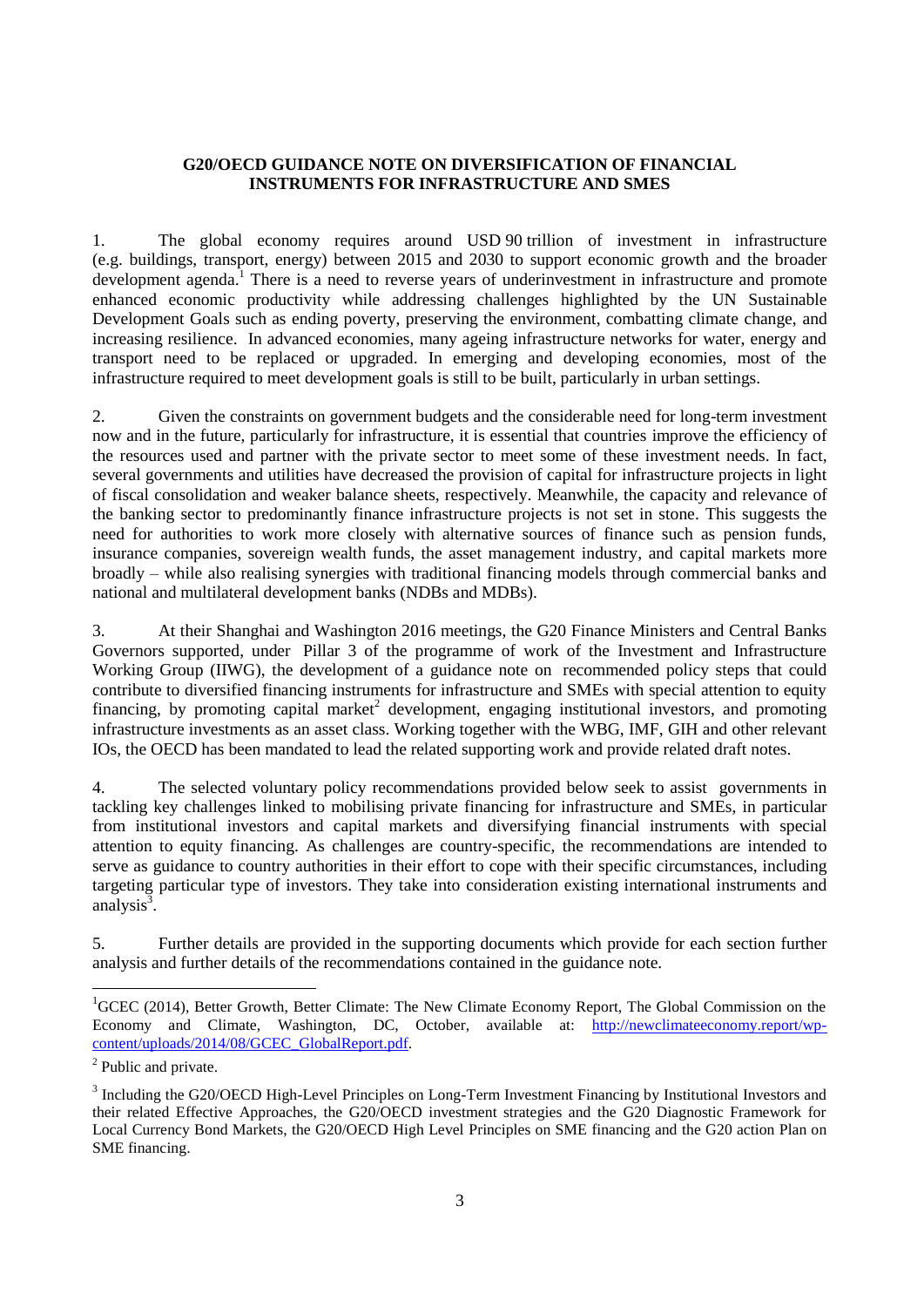## *PREAMBLE<sup>4</sup>*

*Amongst the pre-conditions to set the stage for higher levels of private sector finance for infrastructure and for diversification of infrastructure and SMEs financing instruments, countries may consider the following selected actions.*

- *Ensure that financial, fiscal and monetary regulatory policies are supportive of economic activity and create a stable long-term investment environment free of financial vulnerabilities.*
- *Promote strong public investment management institutions and sustainable public finances and use of international guidance<sup>5</sup> .*
- *Establish a strong legal and institutional framework that supports an efficient microeconomic environment, transparency, well-functioning capital markets and ensures regulatory certainty and stability.*
- *Encourage the formation of pools of long-term savings.*
- *Promote the development of local currency capital markets (including equity, bonds and derivative markets), and their integration with their international counterparts.*
- *Establish a national infrastructure roadmap and long term government strategy, develop a robust and transparent pipeline of investable infrastructure projects, and enhance infrastructure connectivity.*
- *Ensure sound governance of infrastructure investment, including the integration of Environmental, Social and Governance (ESG) factors and lifetime deployment.*
- *Promote Sustainable Development Goals, including resilient, quality<sup>6</sup> and connected infrastructure.*
- *Promote awareness and financial literacy on the variety of financial instruments and risk allocation mechanisms.*
- *Promote implementation of existing pre-conditions and international instruments and guidance related to the financing of infrastructure and SMEs <sup>7</sup> .*

<sup>&</sup>lt;sup>4</sup> It is also reminded that further details on all the guidance provided hereinafter can be found in the related "Supporting Notes".

<sup>&</sup>lt;sup>5</sup> such as the IMF's new infrastructure policy support initiative and OECD Framework for the Governance of infrastructure.

<sup>&</sup>lt;sup>6</sup> Including cost benefit analysis.

<sup>&</sup>lt;sup>7</sup> such as the G20/OECD High-Level Principles on Long-Term Investment Financing by Institutional Investors and their related Effective Approaches, the G20/OECD investment strategies, the G20 Diagnostic Framework for Local Currency Bond Markets, the G20/OECD High Level Principles on SME financing and the G20 action Plan on SME financing.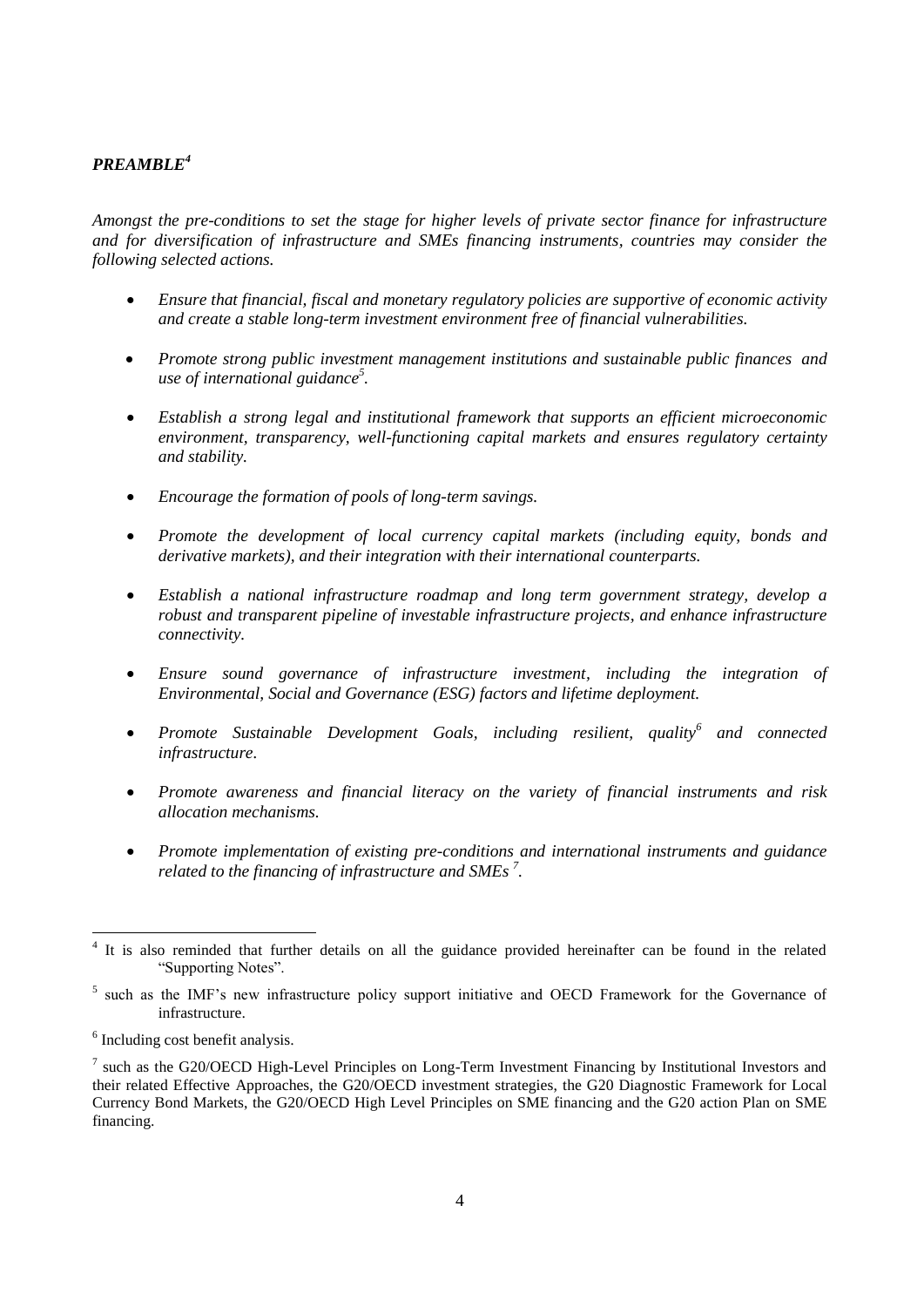## *PART A: THE FINANCING OF INFRASTRUCTURE*

#### *I. DIVERSIFYING INSTRUMENTS AND OPTIMISING RISK ALLOCATION*

As many governments seek greater levels of private finance in infrastructure reflecting their fiscal constraints, efforts are underway to be more innovative in how they fund projects and use new financial instruments and techniques, and optimise risk allocation amongst the respective stakeholders.

Infrastructure can be privately funded when revenue streams from user charges can service its financing costs during the greenfield or the longer term brownfield phase, or by governments when user revenues are not available or sufficient<sup>8</sup>.

The capital structure appropriate for a project may vary over its lifetime. Depending on available revenues, infrastructure can be financed using different capital channels and involve different structures and instruments. Some, like listed stocks and bonds, are market-based instruments with well-established regulatory frameworks. Banks, which have a long history of financing infrastructure projects, have traditionally been providers of infrastructure loans.

Countries may consider the following selected actions:

- Promote cooperative, targeted and transparent risk allocation mechanisms amongst the various financial stakeholders active on the infrastructure spectrum, including MDBs and NDBs, banks, companies, institutional investors and governments, positioning the different actors depending on their risk profiles and institutional objectives and favouring joint actions, securitisation and balance sheet optimisation.
- Develop innovative governance and contractual frameworks<sup>9</sup> to enable infrastructure sustainability and facilitate private financing. Strengthen institutions to ensure adequate design and transparency.
- Promote governmental support to innovative financial approaches, such as asset recycling, land value capture, special assessment districts, and tax increment financing.
- Promote reliable long-term funding basis of infrastructure projects (including through relevant cash-flow structures) so as to ensure flow of revenue streams is adequate to attract private investment.
- Encourage diverse channels of debt financing for infrastructure projects, in particular through non-bank channels, including syndication of bank loans through capital markets, the development of a robust project finance market, revival or innovative use of local currency infrastructure project bonds and of sub-sovereign bonds, securitisation and the formation of lending consortia. Promote the development of alternative instruments for de-risked stages of projects or hybrid investment vehicles.
- Encourage the formation of transparent and robust secondary market for infrastructure, and the development of specific products to improve access to capital market financing for infrastructure,

<sup>&</sup>lt;sup>8</sup> While the private sector is still exposed to revenue risks as well

 $9$  including innovative forms of Public-Private Partnerships (PPP) and Islamic Sukuk financing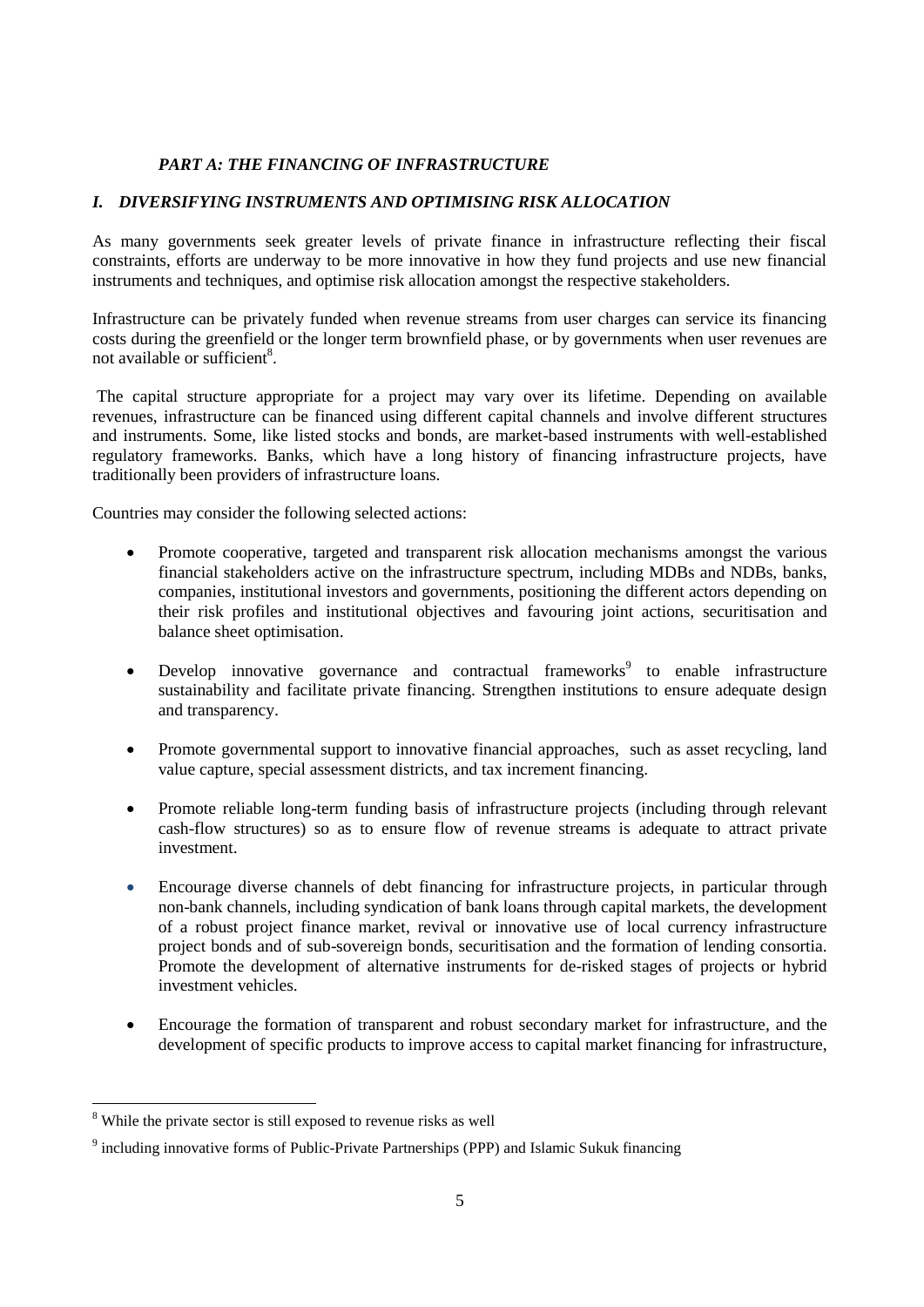including new vehicles to foster investors participation (equity or debt, public and private) in infrastructure projects and recycling of capital through securitisation.

- Review the financing needs and instruments of small-scale infrastructure projects, which may be different from large-scale infrastructure. Promote project pooling, social and development impact investment instruments, and building networks of investors with local authorities and partners.
- Review the capacity of corporations (including public utilities and state-owned enterprises (SOEs)) to invest equity and debt capital in infrastructure projects adopting more efficient structures (i.e. through corporate governance reform) or increasing their access to local and international debt markets (i.e. improving corporate capability to obtain a credit rating).
- Address and take into consideration the nature of investment (greenfield/brownfield, domestic/foreign) and its risk/return characteristics in the identification of relevant financing and funding mechanisms.
- Monitor the impact of financial reforms on infrastructure financing.

#### *II. EQUITY INSTRUMENTS FOR THE FINANCING OF INFRASTRUCTURE*

Projects that have a greater degree of revenue risks, operating risks, or construction risks that limit the capacity to borrow capital may face financing gaps and equity can be used to provide financial backing. Equity capital occupies a first-loss position in the capital structure of an infrastructure asset; and the use of equity can be crucial in order to catalyse infrastructure projects. Equity also provides support for the issuance of debt, helping to achieve higher ratings when assets are sufficiently well capitalised by lossabsorbing positions. Equity instruments also demonstrate stronger and longer commitment from investors and should benefit the quality and sustainability of infrastructure investment.

Countries may consider the following selected actions:

- Facilitate the establishment of robust unlisted infrastructure equity markets. Review the ability of equity funds to access infrastructure assets in the local market, including the suitability of greenfield assets for existing business models, and also the local laws that govern such vehicles.
- Review the availability of qualifying assets for diverse listed equity instruments, including existing equity business models such as Real Estate Investment Trusts (REITs), Master Limited Partnerships (MLPs), trusts and open- and closed-end funds.
- Encourage the formation of investment platforms and partnerships where government, NDBs and MDBs can leverage private sector investment.
- Review risk mitigation and incentives that especially encourage equity investment.
- Promote synergies between MDBs and NDBs and the broader equity market base, including through co-financing facilities, insurance pools, wider range of currency hedging tools, and asset securitisation.
- Review the efficiency of tax policies for infrastructure finance, noting the tax treatment of debt and equity in the capital structure.
- Promote equity culture in infrastructure investment.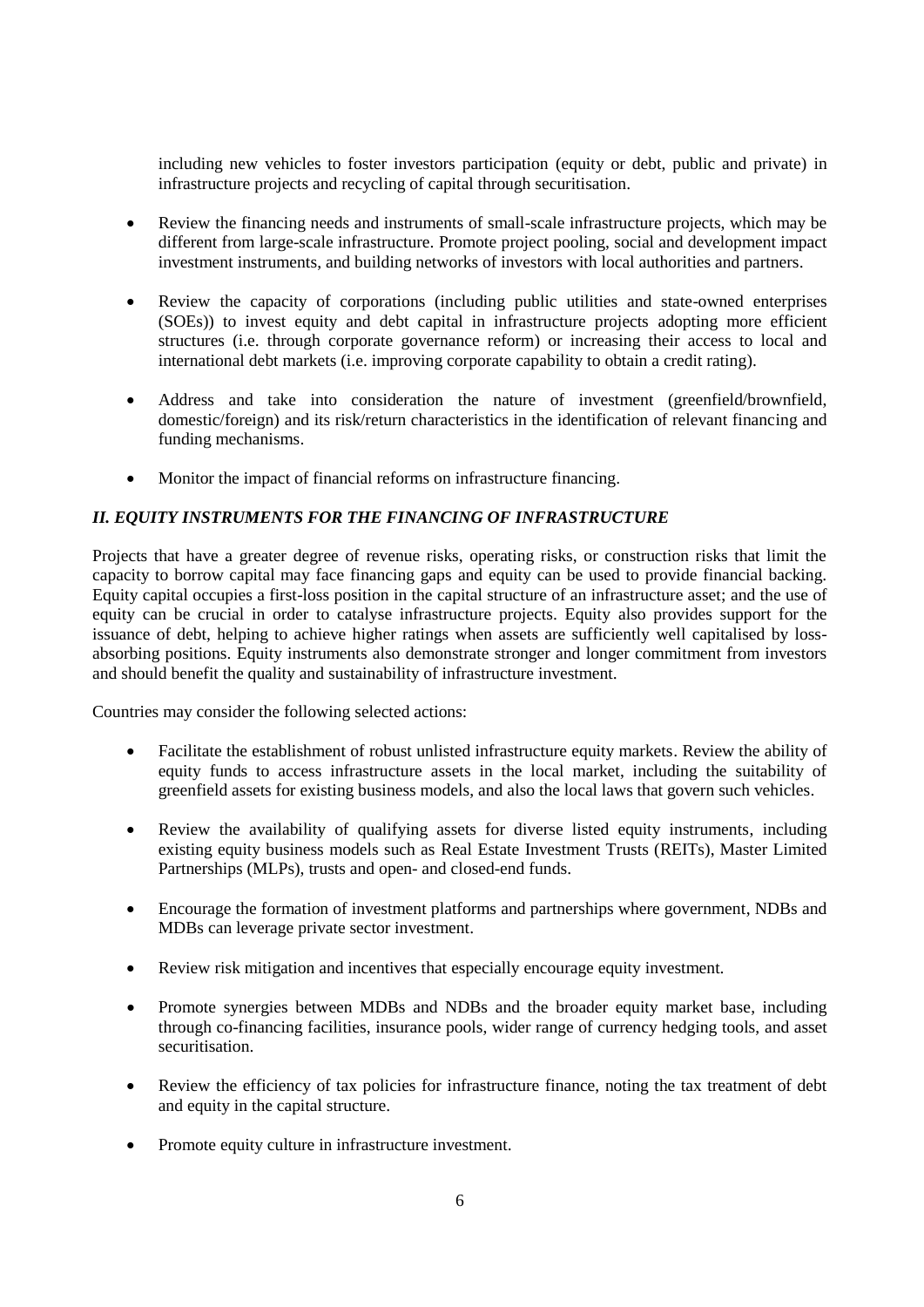Exchange experience in relevant fora on successful initiatives in other jurisdictions.

# *III. ENGAGING INSTITUTIONAL INVESTORS AND CAPITAL MARKETS*

Over the past decade institutional investors, such as pension funds, insurers and sovereign wealth funds, have been looking for new sources of long-term, inflation protected returns. Asset allocation trends show gradual globalisation of portfolios, with increased interest in emerging markets and diversification into new asset classes. Diversification benefits and higher return expectations are increasingly driving investors to emerging market infrastructure, and even to consider investments in greenfield assets. To increase the number of infrastructure projects that are suitable for capital markets financing and promote institutional investor participation, different funding modalities and financial instruments can be made available.

Countries may consider the following selected actions:

- Foster collaborative mechanisms between investors and the creation of pooling of capital especially for smaller investors and between investors and other stakeholders such as banks and MBDs and NDBs.
- Consider risk mitigation instruments and incentives specifically focused on investors in general, including guarantees, coverage of political and regulatory risks, credit enhancements, and more diversified insurance offerings, while ensuring their efficacy as well as taking due account of the impact on public finances.
- Review financial regulations that may potentially pose unintentional barriers to infrastructure investment by institutional investors, taking into account prudential, investor protection, and overarching financial stability objectives.
- Bundling assets to reach relevant scale, appealing for institutional investors, including consortia of small scale PPP projects.
- Promote the development of project infrastructure bonds to mobilise further financing by institutional investors.
- Promote the setting of objectives for using NDBs (and MDBs through countries participation in their governance) balance sheets to catalyse private investment, taking also into consideration compliance issues related social safeguards etc; define measurements and criteria to assess the impact of initiatives that leverage private sector capital in infrastructure.

## *IV. ADDRESSING THE INFORMATION GAP AND DEVELOPING INFRASTRUCTURE AS AN ASSET CLASS*

Improving data and information could support more diversified and innovative financing of infrastructure, and also broaden its appeal to a larger base of investors institutional investors need relevant data to analyse the performance of these infrastructure investments and the confidence to then make proper allocations. It is also necessary for policy makers to be able to understand and monitor such allocations in order to be able to make appropriate policy responses.

Countries may consider the following selected actions:

 Promote international infrastructure data collection, including with the consideration of a template for a preferred set of information to be collected (macro and micro level) and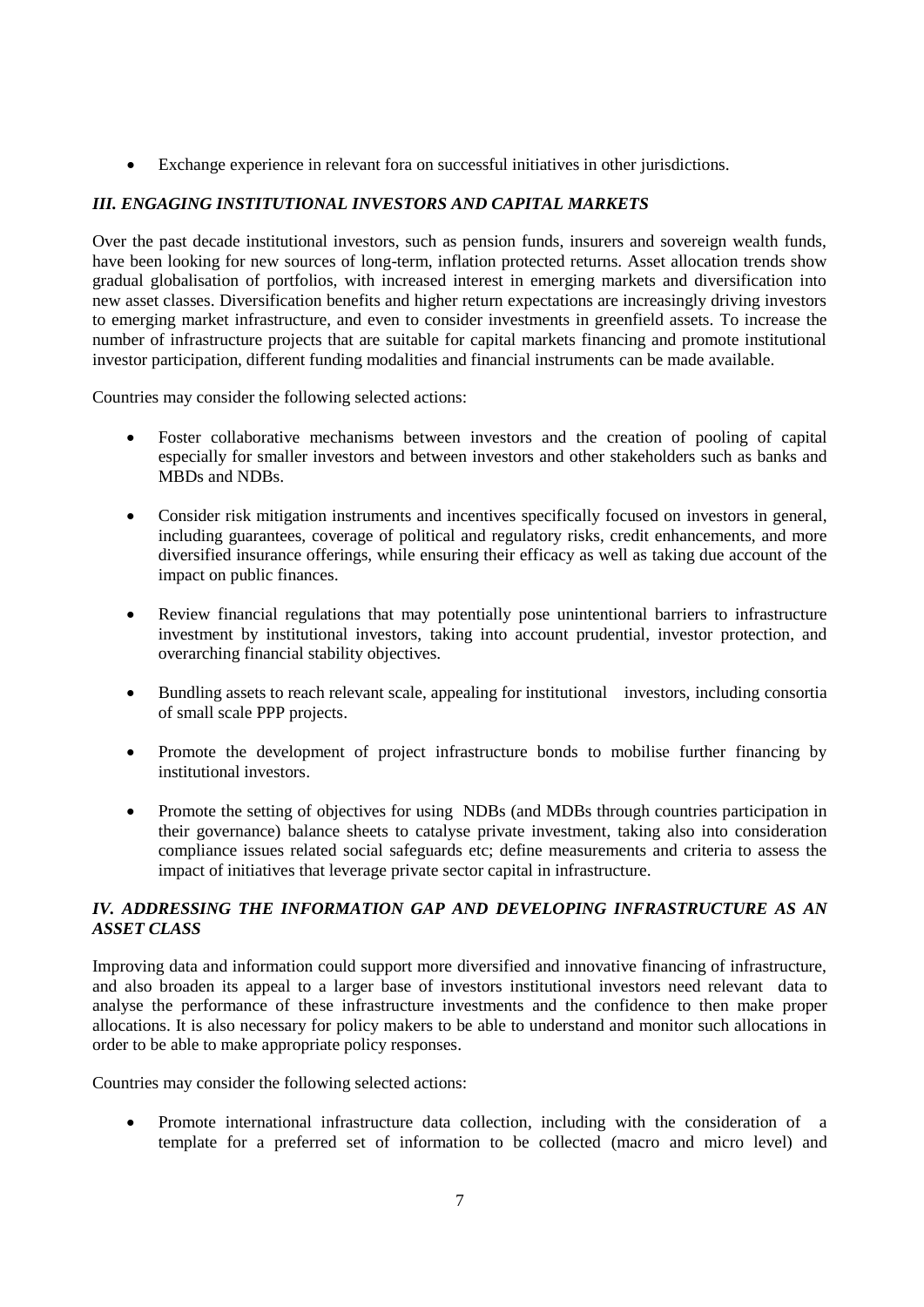quantitative data on historical cash flows and performance at the project level and qualitative data covering project characteristics and sustainability issues $^{10}$ .

- Promote standardisation and harmonisation of project documentation<sup>11</sup> and of approaches to infrastructure valuation and analysis.
- Consider a definition of sustainable and quality infrastructure investment to facilitate data collection on sustainability and resilience factors in infrastructure investment.
- Support initiatives to create infrastructure benchmarks which will in turn help to describe infrastructure as an asset class. Benchmarks should describe the investment characteristics and properties of infrastructure debt and equity instruments, helping investors complete their strategic asset allocation and liability benchmarking processes.

#### *PART B: THE FINANCING OF SMEs*

While bank lending is the most common source of external finance for many SMEs, it poses challenges to some categories of SMEs and may not be the most appropriate form of finance at specific stages in the firm life cycle. Capital gaps may exist in particular for newer, innovative and fast growing companies with a higher risk-return profile and few pledgeable assets, as well as for companies seeking to effect important transitions, such as ownership and control changes, or to de-leverage and improve their capital structures, or SMEs growing into larger enterprises.

Recognising the complementary nature of the role of banks and other financing channels, the *G20/OECD High-Level Principles on SME Financing* call for improving SME access to a broad range of financing instruments. In particular, capital market financing can open the possibility to tap into different sources of funding, including institutional investors, to support SME innovation and growth, provided an appropriate and transparent measure and management of associated risks are conducted. At the same time, not all financing instruments are suitable and of interest for all enterprises, depending on their risk-return profile, stage in the business life cycle, size, scale, management structure and financial skills.

Countries may consider the following selected actions:

- Improve understanding of the diverse financing needs of SMEs and statistical information on SME financing, through the collection of statistical data on SME access to bank and non-bank finance, micro data and micro-level analysis, SME surveys and regular consultations with stakeholders (both financial and non-financial).
- Improve bank capacity and incentives to lend to SMEs with affordable and diverse credit products, including among others, through credit guarantees, trade receivables, securitisation and credit insurance and by reinforcing bank resilience (adequate provision for loan losses and better capital positions). Consider enabling SMEs to use a broader set of assets beyond fixed collateral such as movable assets.

 $\overline{a}$ 

<sup>10</sup> Building on current work developed by Global infrastructure Hub (GIH), EDHEC (Ecole des Hauts Etudes Commerciales) and the OECD, and on note circulated to the G20 in 2015 on Addressing Data Gaps in Long Term Investment.

 $11$  Building on GIH PPP Risk matrix.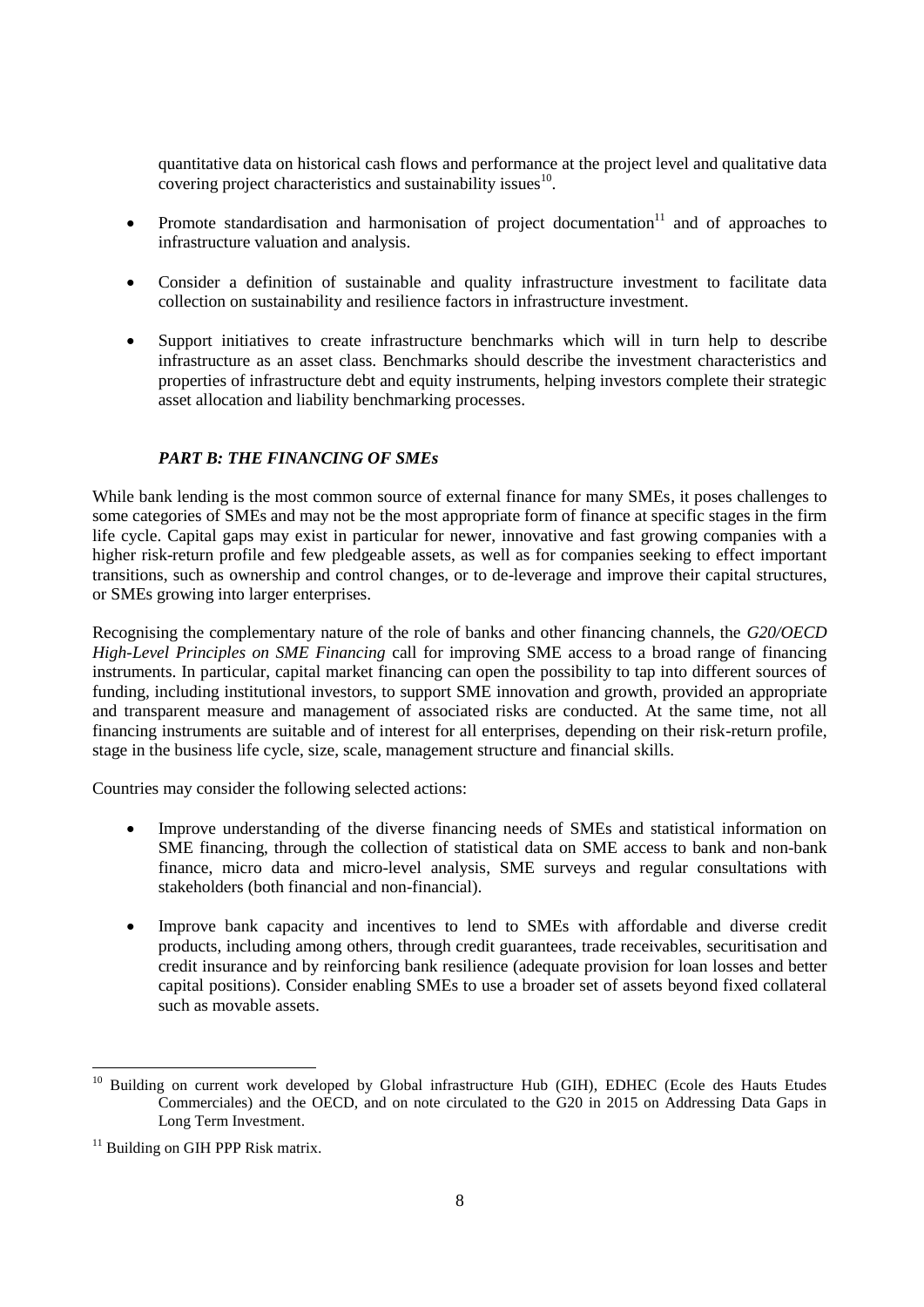- Promote effective and predictable insolvency regimes, to ensure creditor rights and strengthen the confidence of a broad range of investors in SME markets.
- Support multiple and competing sources of finance for SMEs, including asset based finance (e.g. factoring, leasing, asset-based lending), alternative forms of debt (e.g. corporate bonds, private placements, debt funds ),crowdfunding, hybrid tools (e.g. subordinated loans, mezzanine finance) and equity instruments with special consideration for venture capital and private equity financing, including business angels.
- Enhance the information infrastructure for credit risk assessment, including through providing the conditions for the development of credit bureaus, credit rating agencies and data warehouses with loan-level granularity, the standardisation of credit risk information and its broader accessibility and support the development of specific SME credit-risk management skills.
- Support financing of start-up and innovative SMEs (that lack both the credit history and the collateral needed to mitigate a typically high risk profile), including, where possible and appropriate, through regulatory approaches and fiscal incentives to retail and institutional investors.
- Foster standardization of regulation and documentation, and diffusion of best practices in order to promote the development of new markets and instruments (e.g. private placements).
- Promote a level playing field for debt and non-debt financing instruments, by addressing legal, regulatory and taxation biases that may place alternative instruments at a disadvantage with respect to traditional debt.
- Enhance the financial skills of SME management, by raising awareness and understanding about the risks and opportunities offered by different financing instruments, legislation and programmes for SMEs, and by developing advisory services to improve accounting and financial management.
- Raise awareness and improve knowledge by diverse financial providers about investment opportunities in SMEs, by raising the profile of the public debate about SME finance market development and investors' advantages from diversification in the SME asset class, by improving visibility of successful transactions and platforms for alternative instruments and by facilitating information sharing between investors and SMEs.
- Taking into consideration the firms' profile, support the development of specific ecosystems for SMEs in (public and private) equity markets and non-debt financial instruments and foster market liquidity.:); support the development of SME advisory and research services as well as a reduction of disparities that create arbitrage opportunities (e.g. differential tax treatment). An emphasis on standardisation and homogenisation, when possible and relevant would be useful.
- Promote a regulatory and supervisory approach that facilitates access to public equity for suitable SMEs, without compromising financial stability and investor protection. Facilitate the participation in SME equity markets by retail and institutional investors, including by enhancing the development of risk mitigation instruments and by promoting the development of asset management vehicles or funds.
- Foster connectivity between investors in (public and private) equity markets for SMEs and across investment segments, such as by facilitating information sharing and co-investment to enhance